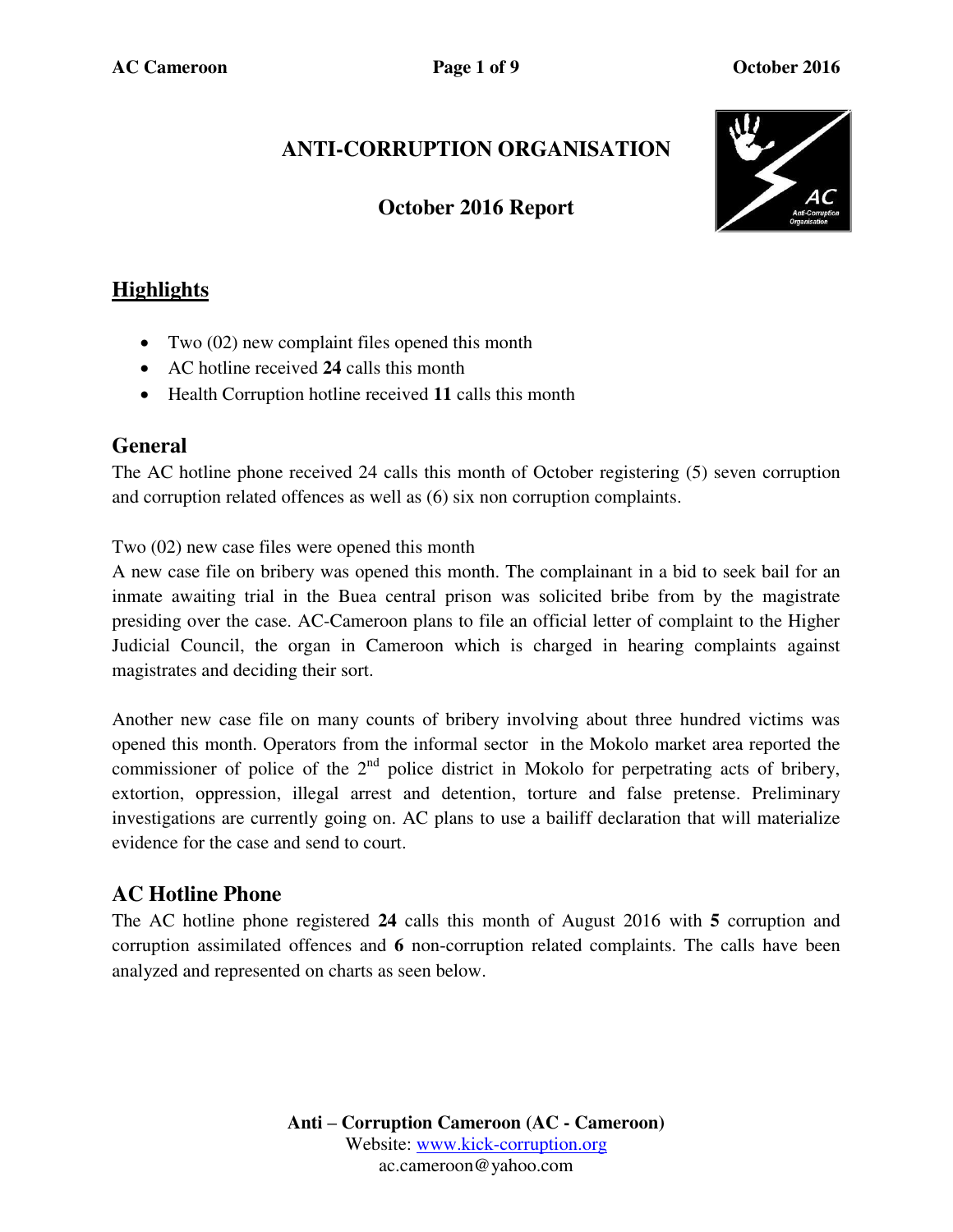

96% of calls this month were responsive while 4% of calls were non responsive



Calls with no complaints were the highest this month representing 42% of responsive calls, followed by non corruption complaints with 32% and then corruption complaints with 26%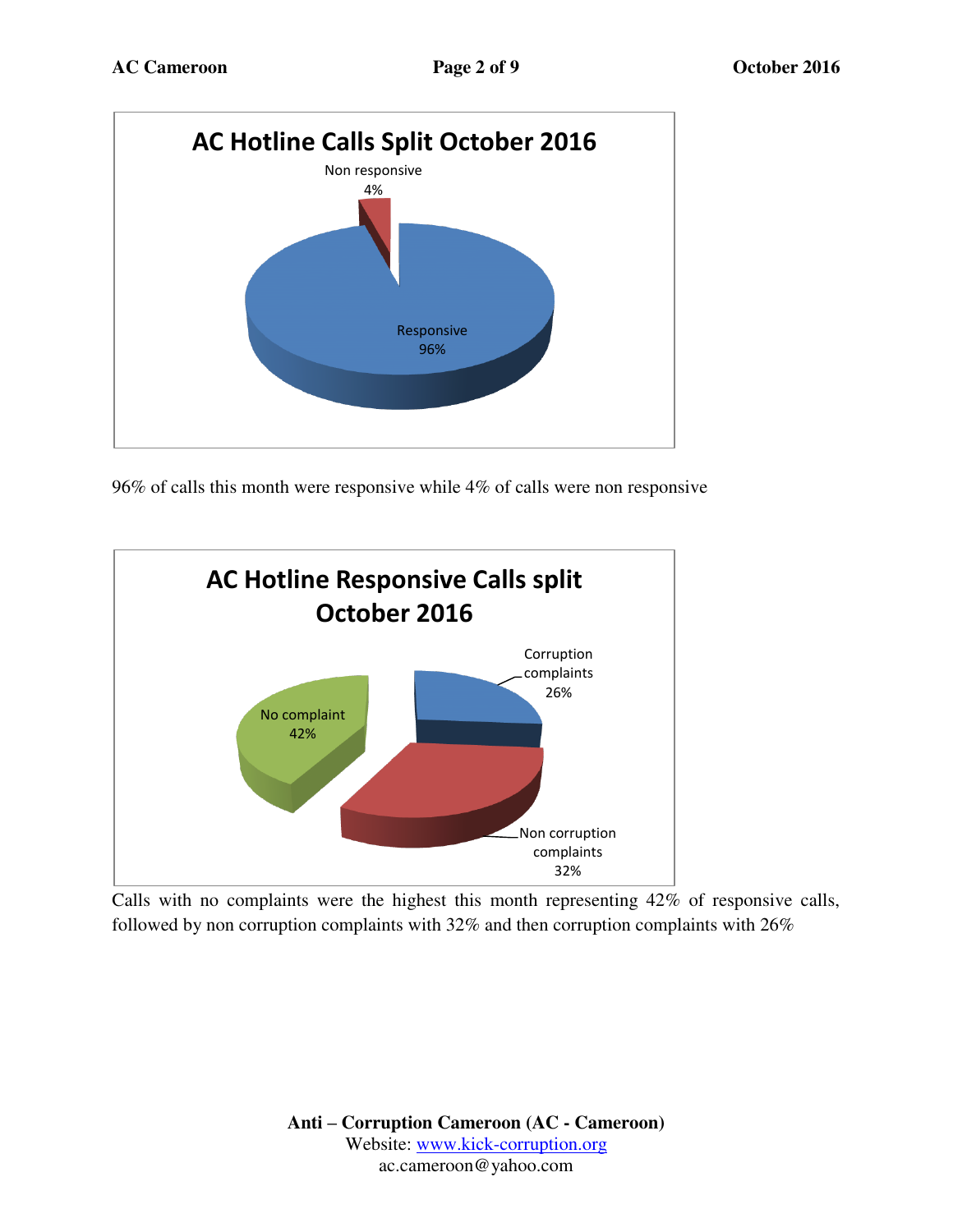

Bribery complaints represent 67% of total corruption complaints, followed by complaints of oppression with 17% and lastly complaints of extortion with 16%.



Callers with private problems top the list of non corruption complaints with 29%, followed by complaints of unemployment with 15%, then job abandonment, illegal arrest and detention, torture and human rights abuses with 14% each

> **Anti – Corruption Cameroon (AC - Cameroon)** Website: [www.kick-corruption.org](http://www.kick-corruption.org/) ac.cameroon@yahoo.com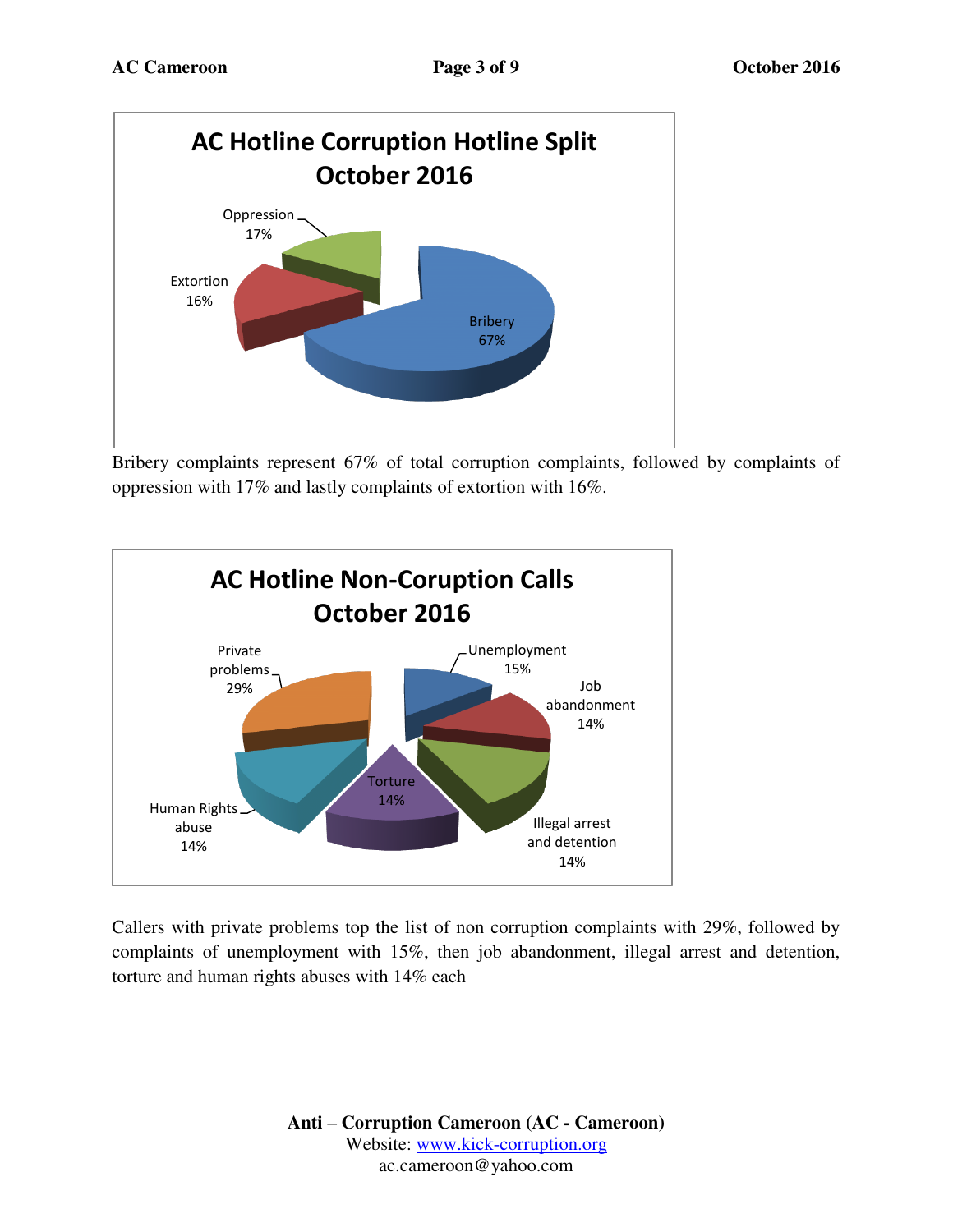### **Gender**



The male gender had 86% of the total calls while the female gender had 14%

# **Age Range of Callers**



The adult age range had the highest calls this month representing 56%, followed by the youth age range with 38% and lastly, the elderly with 6%.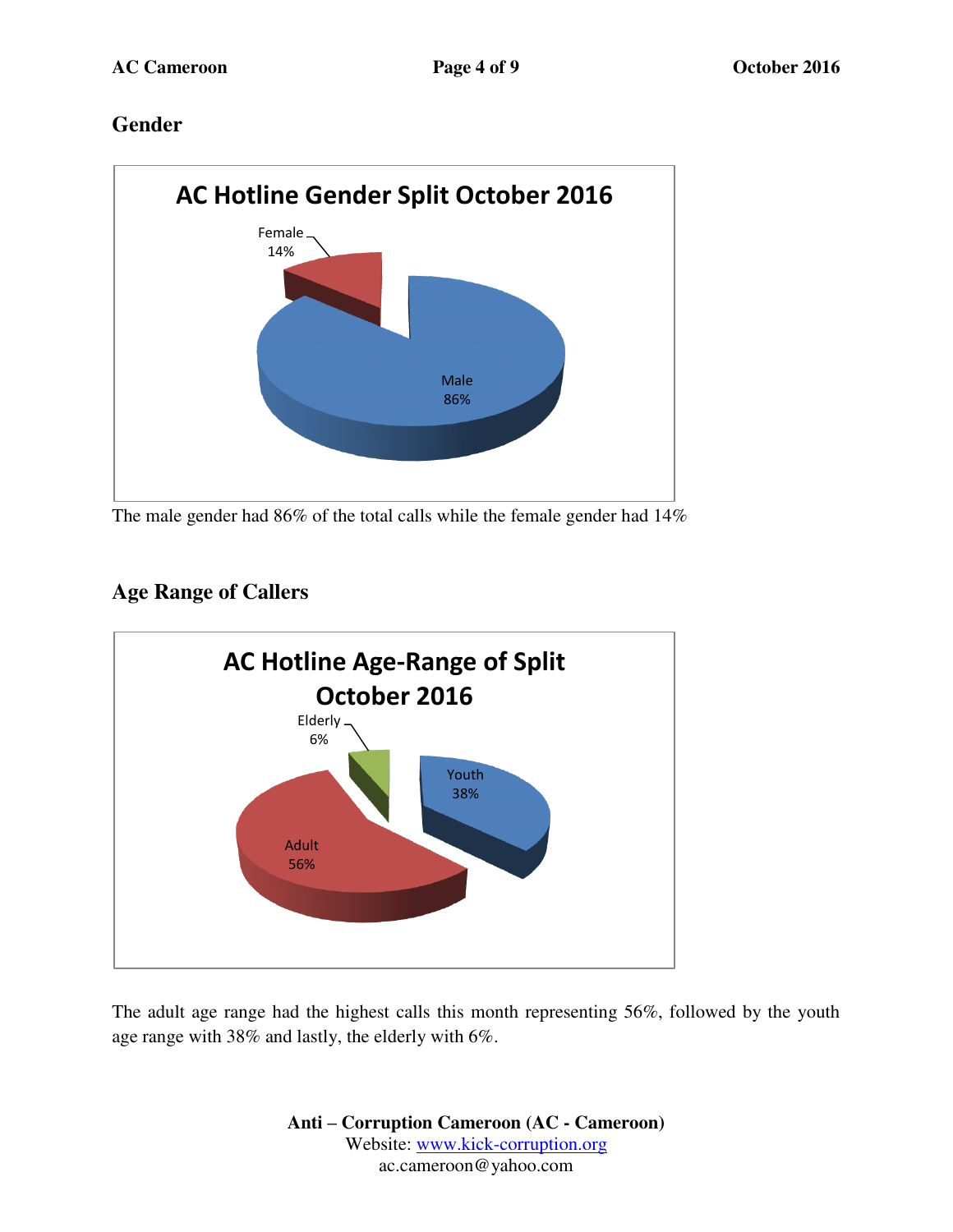### **Regional Representation**



The Centre region had the highest number of calls this month of October representing 41%, followed by the Littoral region with 17%, the East and the Adamawa with 12% each and, the Extreme North, South West and North West regions with 6% each.

#### **Investigations**

A new case file on bribery was opened this month. The complainant in a bid to seek bail for an inmate awaiting trial in the Buea central prison was solicited bribe from by the magistrate presiding over the case. AC-Cameroon plans to file an official letter of complaint to the Higher Judicial Council, the organ in Cameroon which is charged in hearing complaints against magistrates and deciding their sort.

Another new case file on many counts of bribery involving about three hundred victims was opened this month. Operators from the informal sector in the Mokolo market area reported the commissioner of police of the  $2<sup>nd</sup>$  police district in Mokolo for perpetrating acts of bribery, extortion, oppression, illegal arrest and detention, torture and false pretense. Preliminary investigations are currently going on. AC plans to use a bailiff declaration that will materialize evidence for the case and send to court.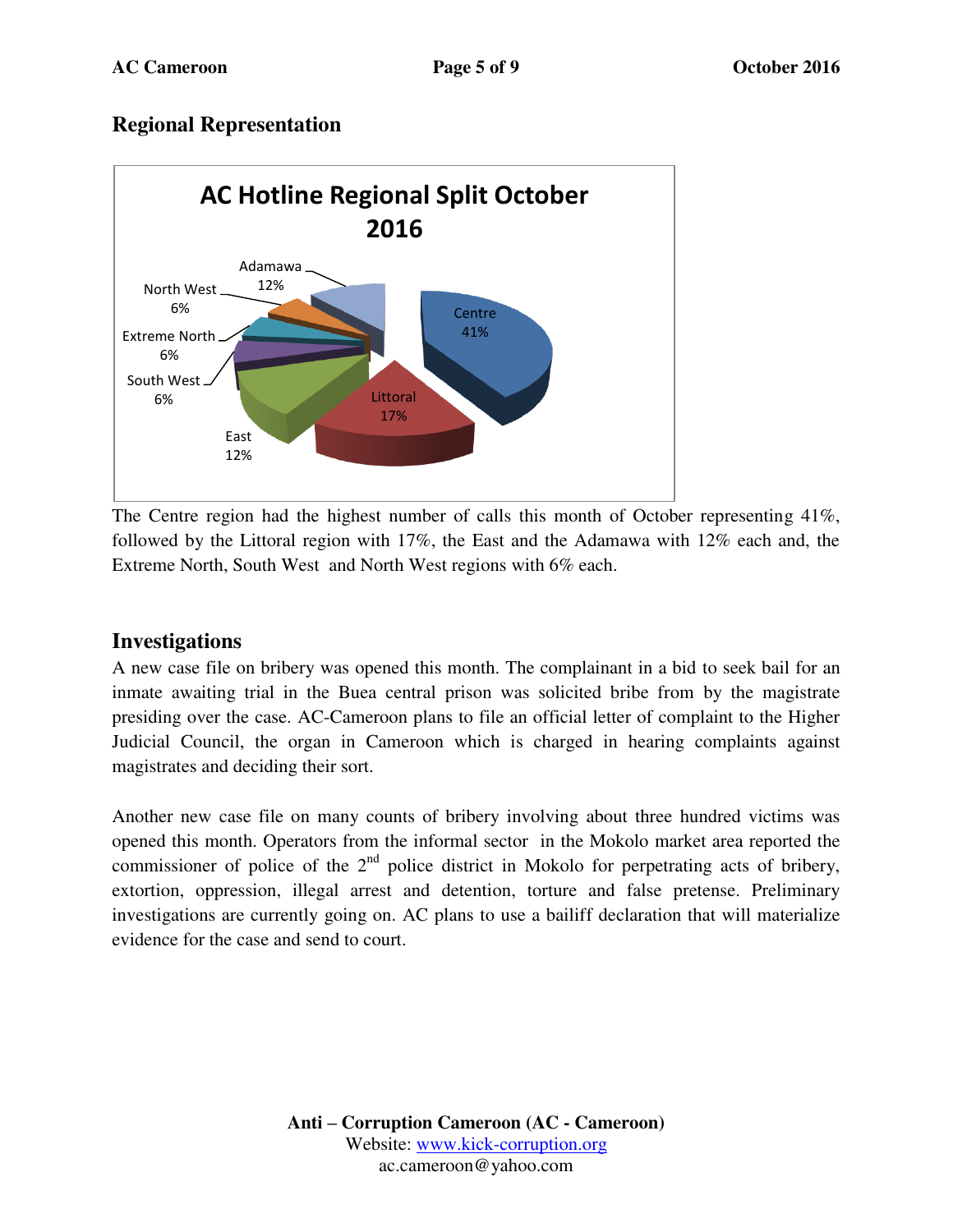## **Health Corruption Hotline**

The Health Corruption hotline received 11 calls this month of October registering two complaints. One on the sale of subsidized malaria treatment and the other was regarding bribery. Data from the calls has been analyzed as is represented on charts below.



91% of calls that came in through the health corruption hotline phone were responsive while 9% of calls were unresponsive



This month of October 2016, complaints against the sale of malaria treatments were 50% while other complaints regarding bribery were at 50%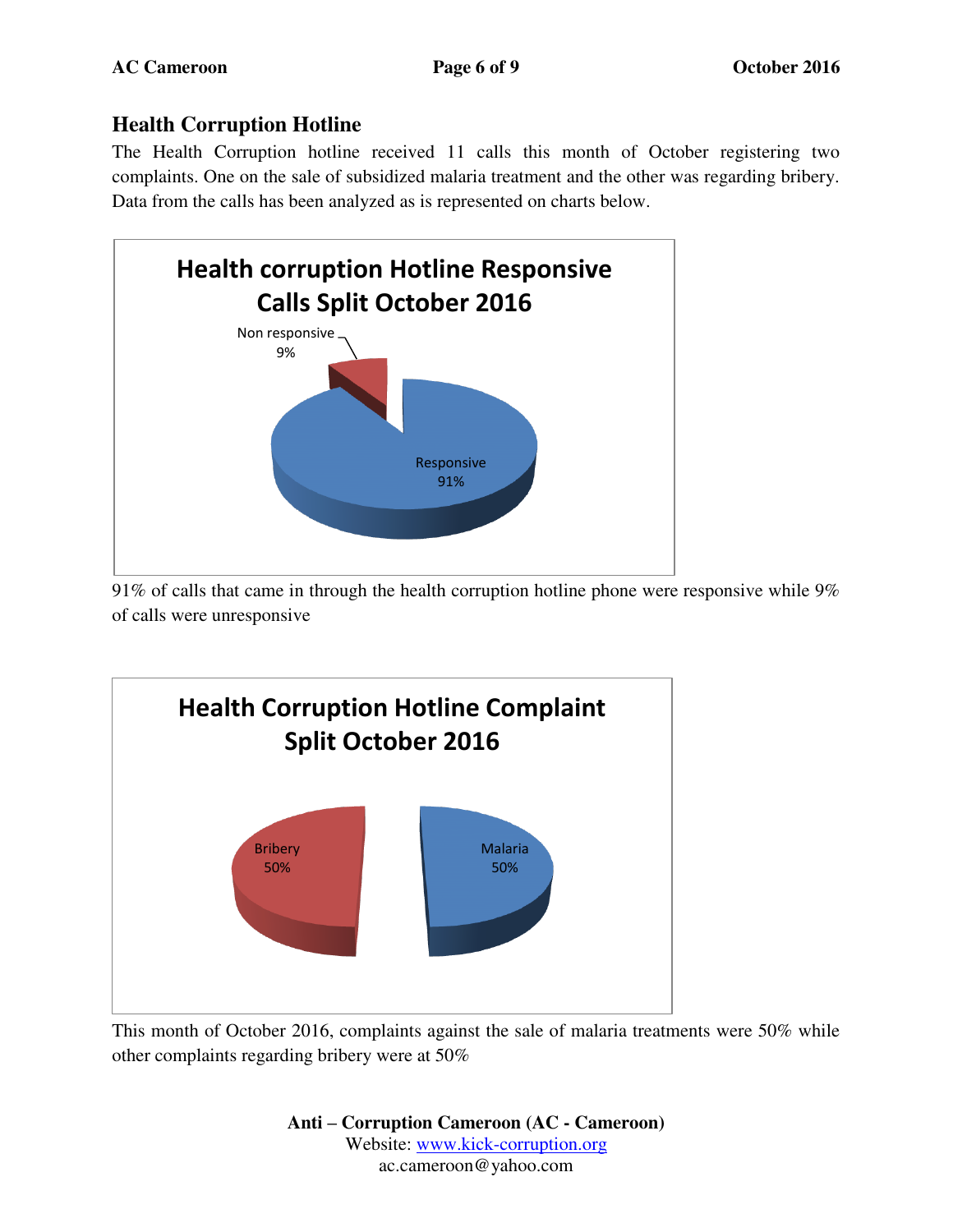## **Gender**



80% of Health Corruption callers were the male gender while 20% were the female gendered.

# **Age Range of Callers**



The adult age range participated with the highest number of calls this month of October representing 62% of total calls, followed by the youth age range with 25% and lastly, the elderly age range with 13%.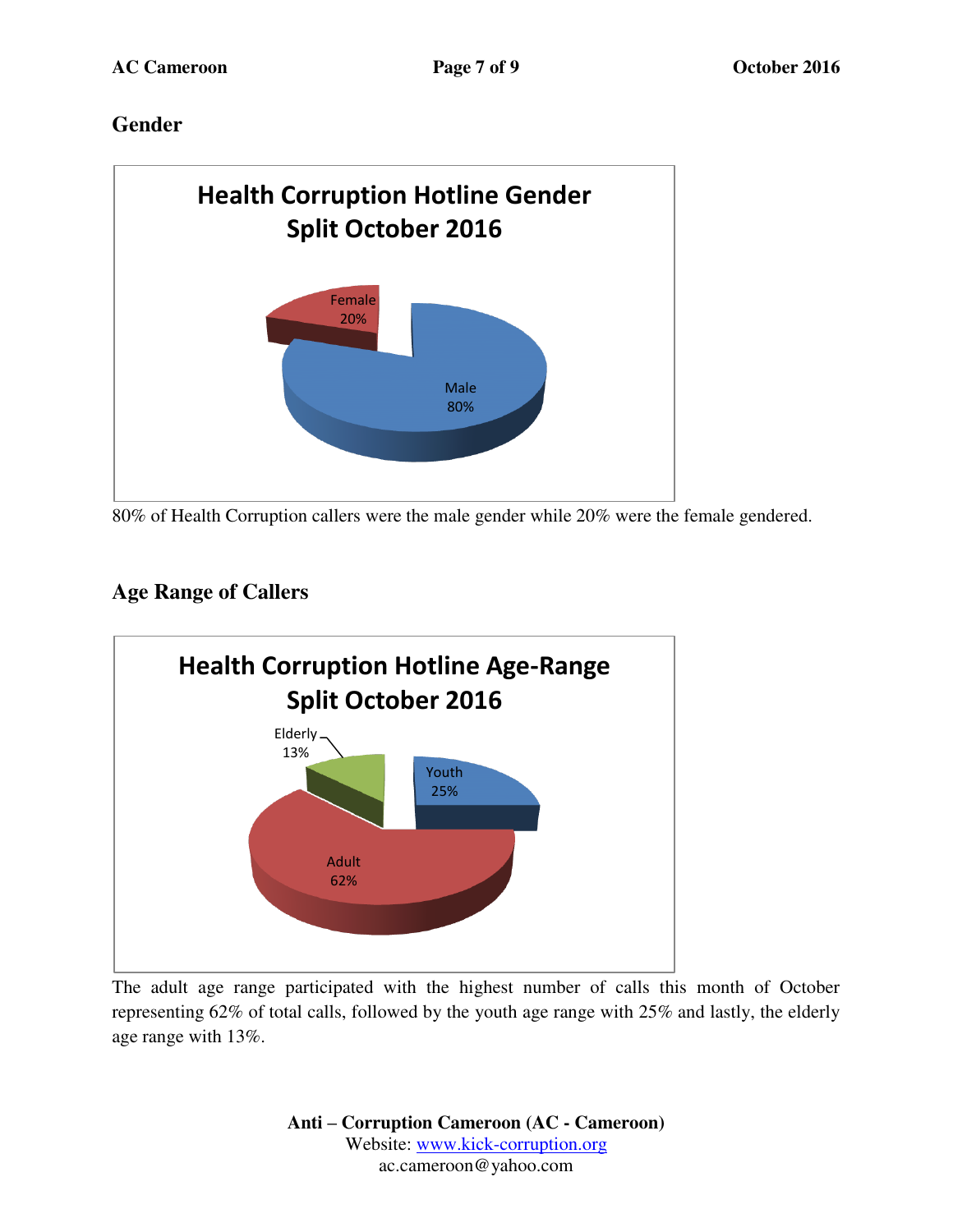#### **Regional Representation**



The Centre region had the highest number of calls representing 43% of total calls, followed by the East region with 29%, then the Adamawa and South West region with 14% each